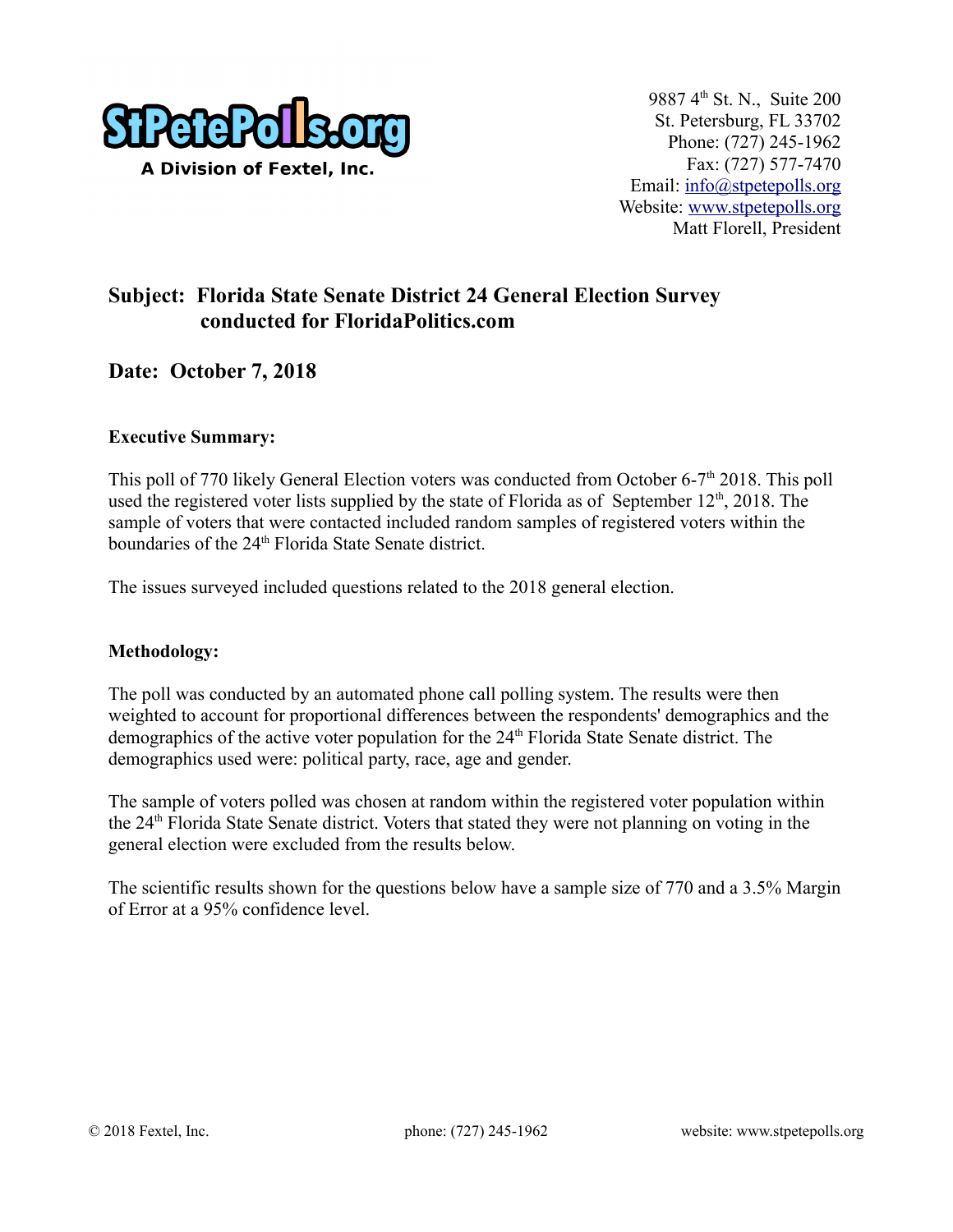## **Summary of Scientific Results:**

### **If the election for the Florida State Senate District 24 seat were held today, who would you vote for: Republican Jeff Brandes or Democrat Lindsay Cross?**

|            | TOTAL   | <b>ALREADY VOTED</b> | <b>PLAN TO VOTE</b> |
|------------|---------|----------------------|---------------------|
| Brandes:   | 51.9%   | 62.7%                | 50.0%               |
| Cross:     | 40.8%   | 30.9%                | 42.4%               |
| Undecided: | $7.4\%$ | 64%                  | 7.6%                |

#### **Do you have a favorable or unfavorable opinion of Jeff Brandes?**

|              | <b>TOTAL</b> | <b>ALREADY VOTED</b> | <b>PLAN TO VOTE</b> |
|--------------|--------------|----------------------|---------------------|
| Favorable:   | 48.7%        | 64.5%                | 46.1%               |
| Unfavorable: | 27.0%        | 25.5%                | 27.3%               |
| Unsure:      | 24.3%        | $10.0\%$             | 26.7%               |

## **Do you have a favorable or unfavorable opinion of Lindsay Cross?**

|              | <b>TOTAL</b> | <b>ALREADY VOTED</b> | <b>PLAN TO VOTE</b> |
|--------------|--------------|----------------------|---------------------|
| Favorable:   | 34.8%        | 32.7%                | 35.2%               |
| Unfavorable: | 29.2%        | 40.9%                | 27.1%               |
| Unsure:      | 36.1%        | 26.4%                | 37.7%               |

#### **Do you approve of the job Donald Trump is doing as President?**

|              | <b>TOTAL</b> | <b>ALREADY VOTED</b> | <b>PLAN TO VOTE</b> |
|--------------|--------------|----------------------|---------------------|
| Favorable:   | 50.7%        | 58.2%                | 49.4%               |
| Unfavorable: | 44.7%        | 39.1%                | 45.6%               |
| Unsure:      | 4.6%         | 2.7%                 | 5.0%                |

## **Have you already voted or do you plan to vote in the upcoming General Election?**

| Already voted: | 14.3% |
|----------------|-------|
| Plan to vote:  | 85.7% |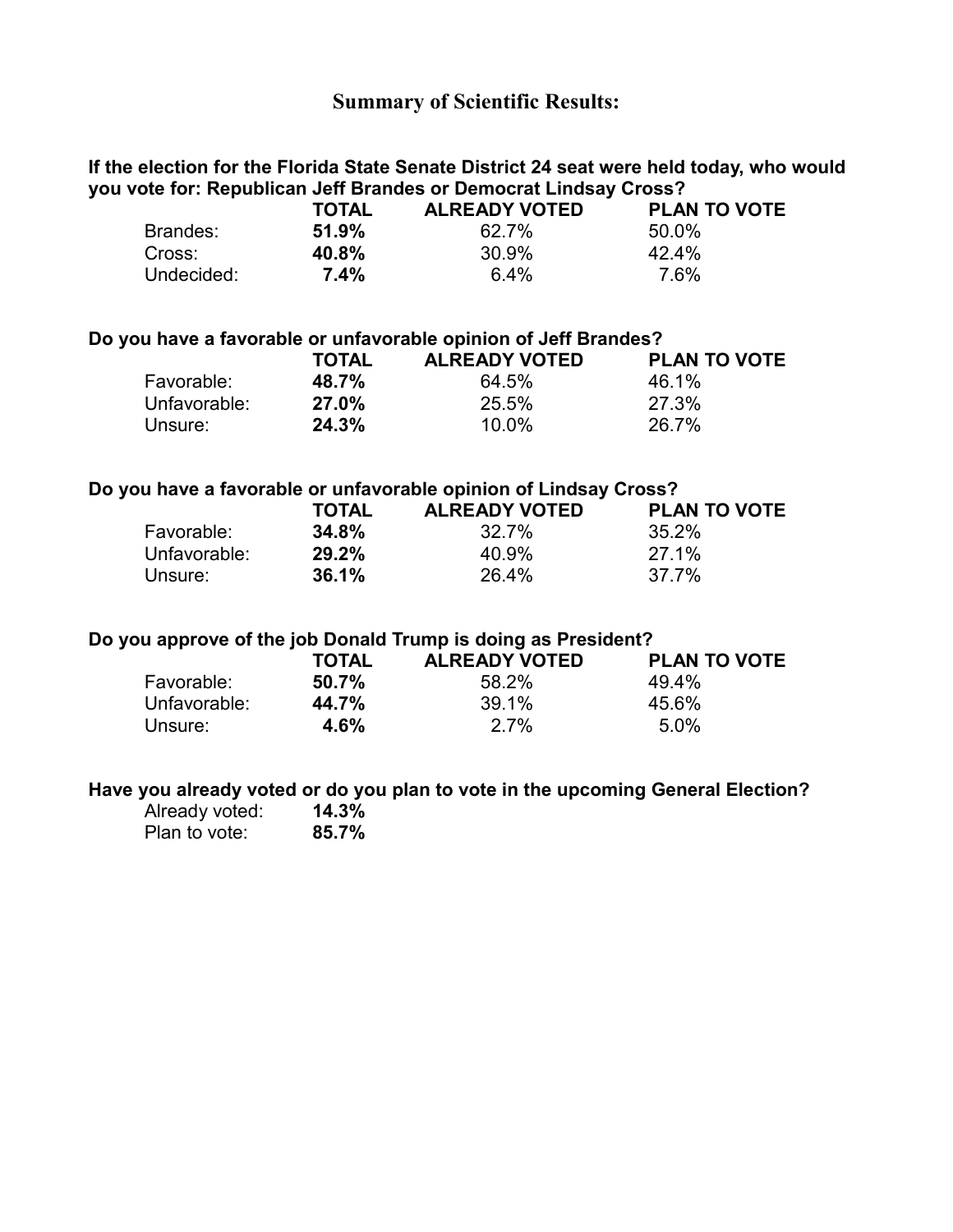## **Detailed Results with Demographic Breakdowns for Each Question:**

## **If the election for the Florida State Senate District 24 seat were held today, who would you vote for: Republican Jeff Brandes or Democrat Lindsay Cross?**

| Brandes:   | 51.9% |
|------------|-------|
| Cross:     | 40.8% |
| Undecided: | 7.4%  |

| Brandes:<br>Cross:<br>Undecided:               | 51.8%<br>40.8%<br>7.4%                          |                    |              |                               |       |
|------------------------------------------------|-------------------------------------------------|--------------------|--------------|-------------------------------|-------|
| <b>Political Party Breakdown:</b>              |                                                 |                    |              |                               |       |
| <b>Brandes:</b>                                | Democratic Party 268 responses<br>21.3%         |                    |              | Cross: 70.1% Undecided:       | 8.6%  |
| <b>Brandes:</b>                                | Republican Party 312 responses                  |                    |              | 80.8% Cross: 14.7% Undecided: | 4.5%  |
| <b>Brandes:</b>                                | Independent Voter 190 responses                 |                    |              | 47.4% Cross: 42.1% Undecided: | 10.5% |
| Race Breakdown:                                | White, Not Hispanic 672 responses               |                    |              |                               |       |
| <b>Brandes:</b>                                | 54.3%                                           | Cross: 38.2%       |              | Undecided:                    | 7.4%  |
| <b>Brandes:</b>                                | Black, Not Hispanic 32 responses<br>15.6%       | Cross: 78.1%       |              | Undecided:                    | 6.2%  |
| <b>Brandes:</b>                                | Asian or Pacific Islander 21 responses<br>57.1% |                    | Cross: 38.1% | Undecided:                    | 4.8%  |
| <b>Brandes:</b>                                | Hispanic 16 responses                           | 50.0% Cross: 50.0% |              | Undecided:                    | 0%    |
| <b>Brandes:</b>                                | Other or Unknown 29 responses<br>31.0%          |                    |              | Cross: 55.2% Undecided:       | 13.8% |
| <b>Gender Breakdown:</b><br>Male 346 responses |                                                 |                    |              |                               |       |
| <b>Brandes:</b>                                | 53.5%                                           | Cross:             |              | 38.7% Undecided:              | 7.8%  |
| <b>Brandes:</b>                                | Female 414 responses<br>50.2%                   | Cross:             | 42.5%        | Undecided:                    | 7.2%  |
| Age Breakdown:                                 |                                                 |                    |              |                               |       |
| <b>Brandes:</b>                                | 18 to 29 81 responses<br>49.4%                  |                    | Cross: 45.7% | Undecided:                    | 4.9%  |
| <b>Brandes:</b>                                | 30 to 49 209 responses<br>53.6%                 |                    | Cross: 39.7% | Undecided:                    | 6.7%  |
| <b>Brandes:</b>                                | 50 to 69 305 responses<br>47.5%                 | Cross:             | 45.2%        | Undecided:                    | 7.2%  |
| <b>Brandes:</b>                                | 70 and up 175 responses<br>58.3%                | Cross:             | 32.0%        | Undecided:                    | 9.7%  |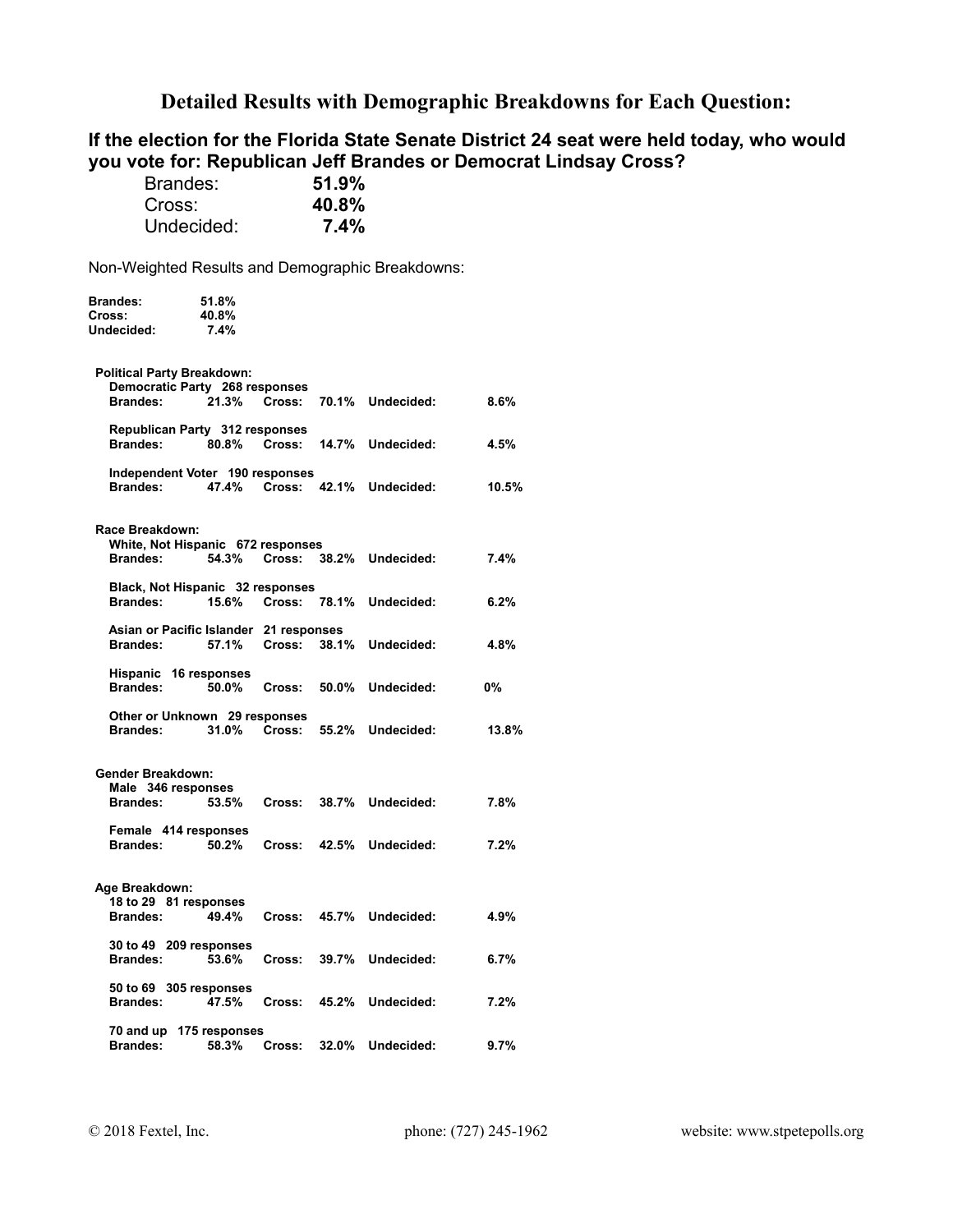# **Do you have a favorable or unfavorable opinion of Jeff Brandes?**

| Favorable:   | 48.7% |
|--------------|-------|
| Unfavorable: | 27.0% |
| Unsure:      | 24.3% |

**Favorable: 48.7%** 

| Unfavorable:<br>Unsure:                     | 27.0%<br>24.3% |                                                        |       |         |       |
|---------------------------------------------|----------------|--------------------------------------------------------|-------|---------|-------|
| Political Party Breakdown:                  |                |                                                        |       |         |       |
| Democratic Party 268 responses              |                |                                                        |       |         |       |
| Favorable:                                  | 21.6%          | Unfavorable:                                           | 42.5% | Unsure: | 35.8% |
| Republican Party 312 responses              |                |                                                        |       |         |       |
| Favorable:                                  | 73.1%          | Unfavorable:                                           | 13.5% | Unsure: | 13.5% |
| Independent Voter 190 responses             |                |                                                        |       |         |       |
| Favorable:                                  | 46.8%          | Unfavorable:                                           | 27.4% | Unsure: | 25.8% |
| Race Breakdown:                             |                |                                                        |       |         |       |
| White, Not Hispanic 672 responses           |                |                                                        |       |         |       |
| Favorable:                                  | 50.6%          | Unfavorable:                                           | 26.5% | Unsure: | 22.9% |
| Black, Not Hispanic 32 responses            |                |                                                        |       |         |       |
| Favorable:                                  | 15.6%          | Unfavorable:                                           | 31.2% | Unsure: | 53.1% |
|                                             |                |                                                        |       |         |       |
| Favorable:                                  | 61.9%          | Asian or Pacific Islander 21 responses<br>Unfavorable: | 14.3% | Unsure: | 23.8% |
|                                             |                |                                                        |       |         |       |
| Hispanic 16 responses<br>Favorable:         | 43.8%          | Unfavorable:                                           | 31.2% | Unsure: | 25.0% |
|                                             |                |                                                        |       |         |       |
| Other or Unknown 29 responses<br>Favorable: | 34.5%          | Unfavorable:                                           | 41.4% | Unsure: | 24.1% |
|                                             |                |                                                        |       |         |       |
| Gender Breakdown:                           |                |                                                        |       |         |       |
| Male 346 responses                          |                |                                                        |       |         |       |
| Favorable:                                  | 50.6%          | Unfavorable:                                           | 25.1% | Unsure: | 24.3% |
| Female 414 responses                        |                |                                                        |       |         |       |
| Favorable:                                  | 46.9%          | Unfavorable:                                           | 28.7% | Unsure: | 24.4% |
|                                             |                |                                                        |       |         |       |
| Age Breakdown:                              |                |                                                        |       |         |       |
| 18 to 29 81 responses                       |                |                                                        |       |         |       |
| Favorable:                                  | 53.1%          | Unfavorable:                                           | 29.6% | Unsure: | 17.3% |
| 30 to 49 209 responses                      |                |                                                        |       |         |       |
| Favorable:                                  | 50.2%          | Unfavorable:                                           | 29.2% | Unsure: | 20.6% |
| 50 to 69 305 responses                      |                |                                                        |       |         |       |
| Favorable:                                  | 44.3%          | Unfavorable:                                           | 31.8% | Unsure: | 23.9% |
| 70 and up 175 responses                     |                |                                                        |       |         |       |
| Favorable:                                  | 52.6%          | Unfavorable:                                           | 14.9% | Unsure: | 32.6% |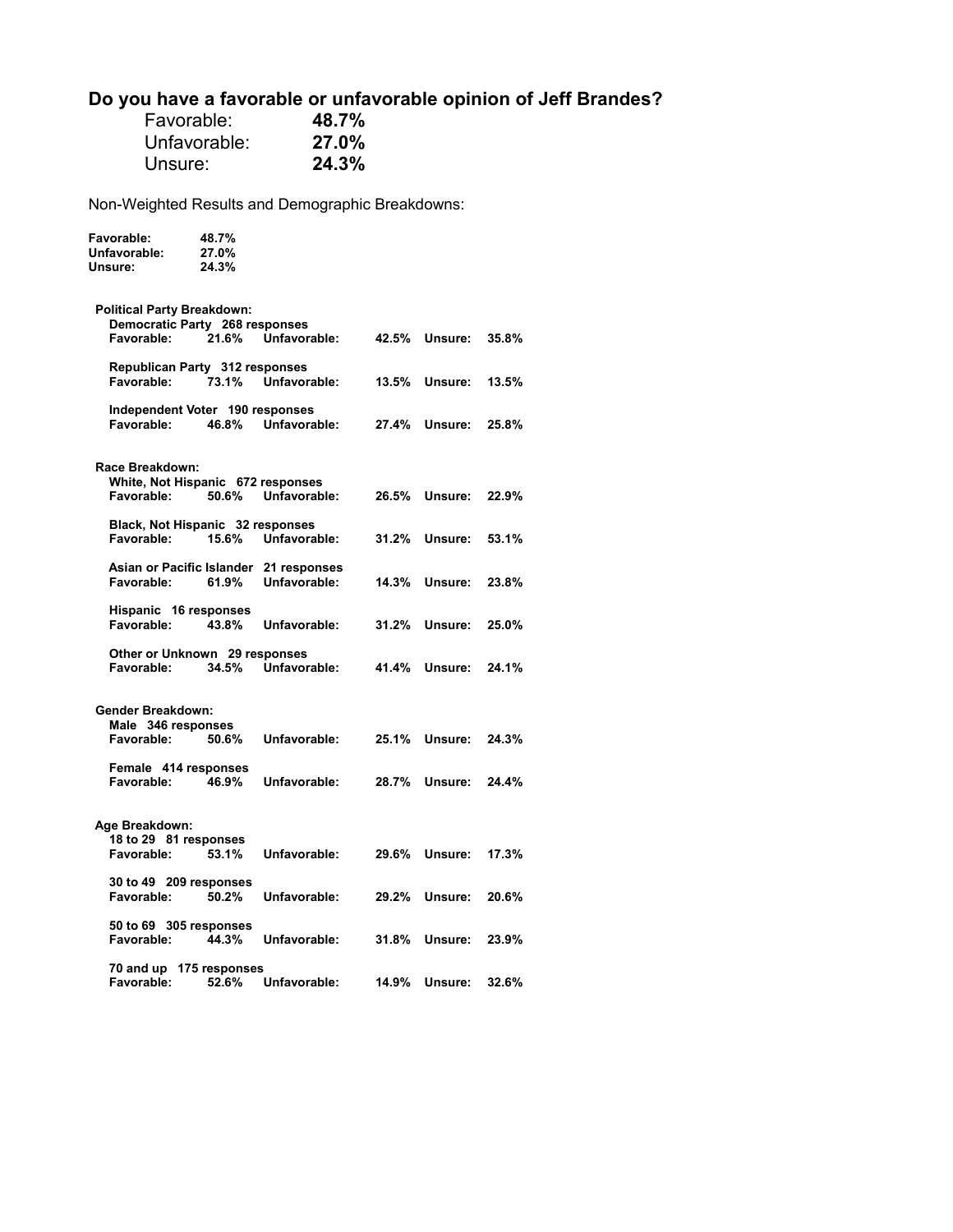# **Do you have a favorable or unfavorable opinion of Lindsay Cross?**

| Favorable:   | 34.8% |
|--------------|-------|
| Unfavorable: | 29.2% |
| Unsure:      | 36.1% |

| Favorable:<br>Unfavorable:<br>Unsure:                | 34.8%<br>29.1%<br>36.1% |              |       |         |       |
|------------------------------------------------------|-------------------------|--------------|-------|---------|-------|
| <b>Political Party Breakdown:</b>                    |                         |              |       |         |       |
| Democratic Party 268 responses<br>Favorable:         | 56.7%                   | Unfavorable: | 14.2% | Unsure: | 29.1% |
| Republican Party 312 responses<br>Favorable:         | 17.0%                   | Unfavorable: | 42.9% | Unsure: | 40.1% |
| Independent Voter 190 responses                      |                         |              |       |         |       |
| Favorable:                                           | 33.2%                   | Unfavorable: | 27.4% | Unsure: | 39.5% |
| Race Breakdown:                                      |                         |              |       |         |       |
| White, Not Hispanic 672 responses<br>Favorable:      | 33.5%                   | Unfavorable: | 30.1% | Unsure: | 36.5% |
| Black, Not Hispanic 32 responses<br>Favorable:       | 50.0%                   | Unfavorable: | 6.2%  | Unsure: | 43.8% |
| Asian or Pacific Islander 21 responses<br>Favorable: | 52.4%                   | Unfavorable: | 28.6% | Unsure: | 19.0% |
| Hispanic 16 responses<br>Favorable:                  | 37.5%                   | Unfavorable: | 37.5% | Unsure: | 25.0% |
| Other or Unknown 29 responses<br>Favorable:          | 34.5%                   | Unfavorable: | 27.6% | Unsure: | 37.9% |
| Gender Breakdown:                                    |                         |              |       |         |       |
| Male 346 responses<br>Favorable:                     | 35.5%                   | Unfavorable: | 27.2% | Unsure: | 37.3% |
| Female 414 responses<br>Favorable:                   | 34.1%                   | Unfavorable: | 30.7% | Unsure: | 35.3% |
|                                                      |                         |              |       |         |       |
| Age Breakdown:<br>18 to 29 81 responses              |                         |              |       |         |       |
| Favorable:                                           | 39.5%                   | Unfavorable: | 30.9% | Unsure: | 29.6% |
| 30 to 49 209 responses<br>Favorable:                 | 34.4%                   | Unfavorable: | 29.2% | Unsure: | 36.4% |
| 50 to 69 305 responses<br>Favorable:                 | 39.0%                   | Unfavorable: | 30.8% | Unsure: | 30.2% |
| 70 and up 175 responses<br>Favorable:                | 25.7%                   | Unfavorable: | 25.1% | Unsure: | 49.1% |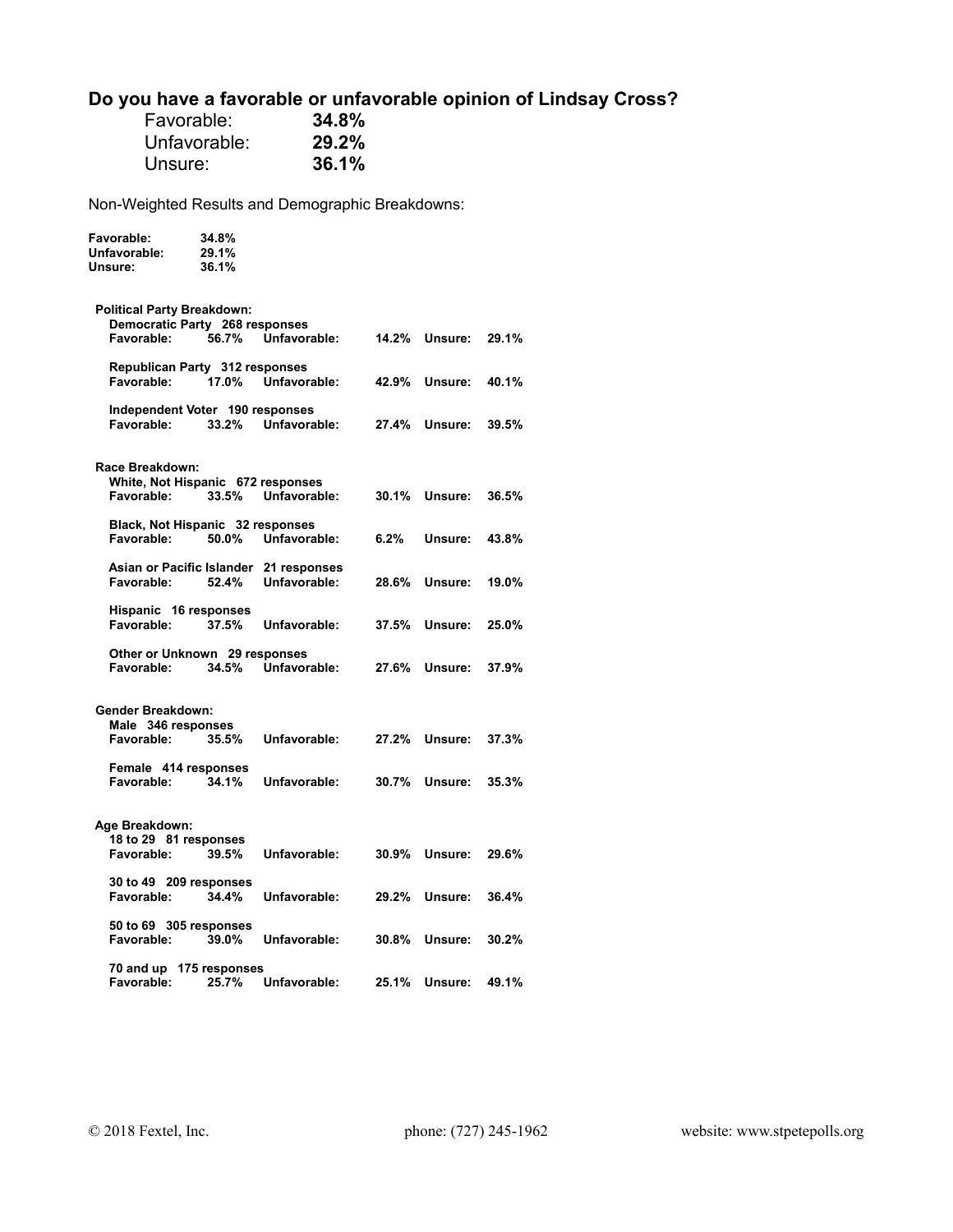# **Do you approve of the job Donald Trump is doing as President?**

| Favorable:   | 50.7% |
|--------------|-------|
| Unfavorable: | 44.7% |
| Unsure:      | 4.6%  |

| Yes:<br>No:<br>Unsure: | 50.6%<br>44.7%<br>4.7%                                                     |       |                    |       |  |  |
|------------------------|----------------------------------------------------------------------------|-------|--------------------|-------|--|--|
| Yes: 22.8%             | <b>Political Party Breakdown:</b><br>Democratic Party 268 responses<br>No: |       | 70.1% Unsure:      | 7.1%  |  |  |
| Yes: 77.2%             | Republican Party 312 responses<br>No:                                      |       | 19.9% Unsure: 2.9% |       |  |  |
|                        | Independent Voter 190 responses<br>Yes: 46.3% No:                          |       | 49.5% Unsure: 4.2% |       |  |  |
| Race Breakdown:        | White, Not Hispanic 672 responses                                          |       |                    |       |  |  |
|                        | Yes: 53.0% No:                                                             |       | 43.3% Unsure:      | 3.7%  |  |  |
|                        | Black, Not Hispanic 32 responses<br>Yes: 18.8% No:                         |       | 71.9% Unsure: 9.4% |       |  |  |
|                        | Asian or Pacific Islander 21 responses<br>Yes: 57.1% No:                   |       | 33.3% Unsure: 9.5% |       |  |  |
| Yes: 50.0%             | Hispanic 16 responses<br>No:                                               |       | 43.8% Unsure: 6.2% |       |  |  |
|                        | Other or Unknown 29 responses<br>Yes: 27.6% No:                            |       | 55.2% Unsure:      | 17.2% |  |  |
| Gender Breakdown:      |                                                                            |       |                    |       |  |  |
|                        | Male 346 responses<br>Yes: 52.0% No:                                       |       | 43.6% Unsure: 4.3% |       |  |  |
|                        | Female 414 responses<br>Yes: 49.0% No:                                     |       | 45.9% Unsure:      | 5.1%  |  |  |
| Age Breakdown:         |                                                                            |       |                    |       |  |  |
| Yes: 48.1%             | 18 to 29 81 responses<br>No:                                               |       | 45.7% Unsure:      | 6.2%  |  |  |
|                        |                                                                            |       |                    |       |  |  |
| Yes: 52.2%             | 30 to 49 209 responses<br>No:                                              | 41.6% | Unsure:            | 6.2%  |  |  |
| Yes:                   | 50 to 69 305 responses<br>47.9%<br>No:                                     |       | 47.9% Unsure:      | 4.3%  |  |  |
| Yes: 54.9%             | 70 and up 175 responses<br>No:                                             |       | 42.3% Unsure: 2.9% |       |  |  |